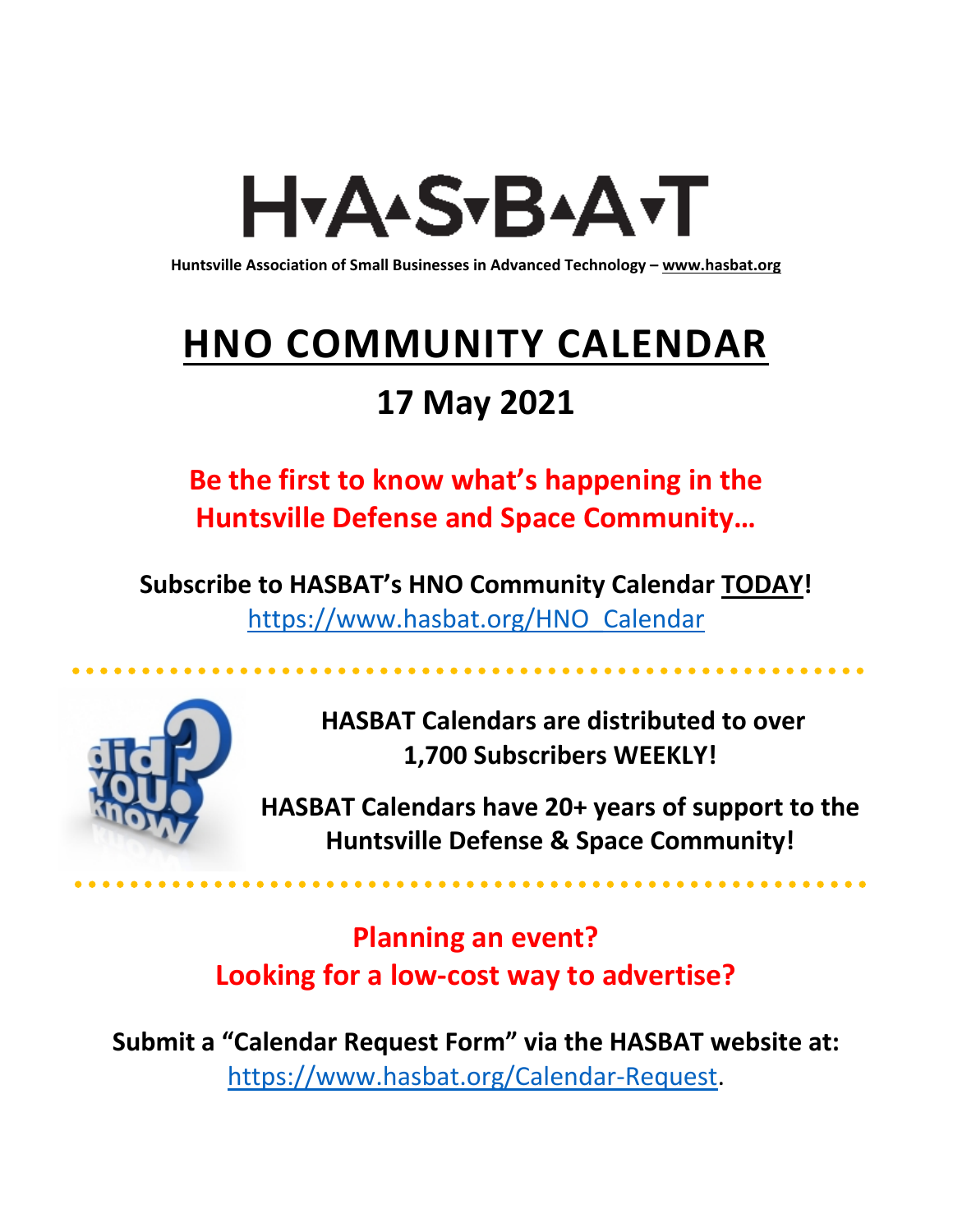#### **HNO COMMUNITY CALENDAR**

#### **17 MAY 2021**

### **Table of Contents**

Instructions: Click CTRL+Enter to access any area(s) of interest, or scroll to the appropriate section

#### **NOTES TO THE CALENDAR**

- *For special event information, contact the appropriate protocol office.*
- *The POC data provided for each calendar entry represents the best information available.*
- *There is an Advanced Planning Calendar if you want to look ahead and avoid conflicts.*
- *Any updates or corrections, please email HASBAT at [calendar@hasbat.org.](mailto:calendar@hasbat.org)*



### **PROUDLY SERVING BUSINESSES IN THE HUNTSVILLE DEFENSE & SPACE COMMUNITY**

Page 2 of 12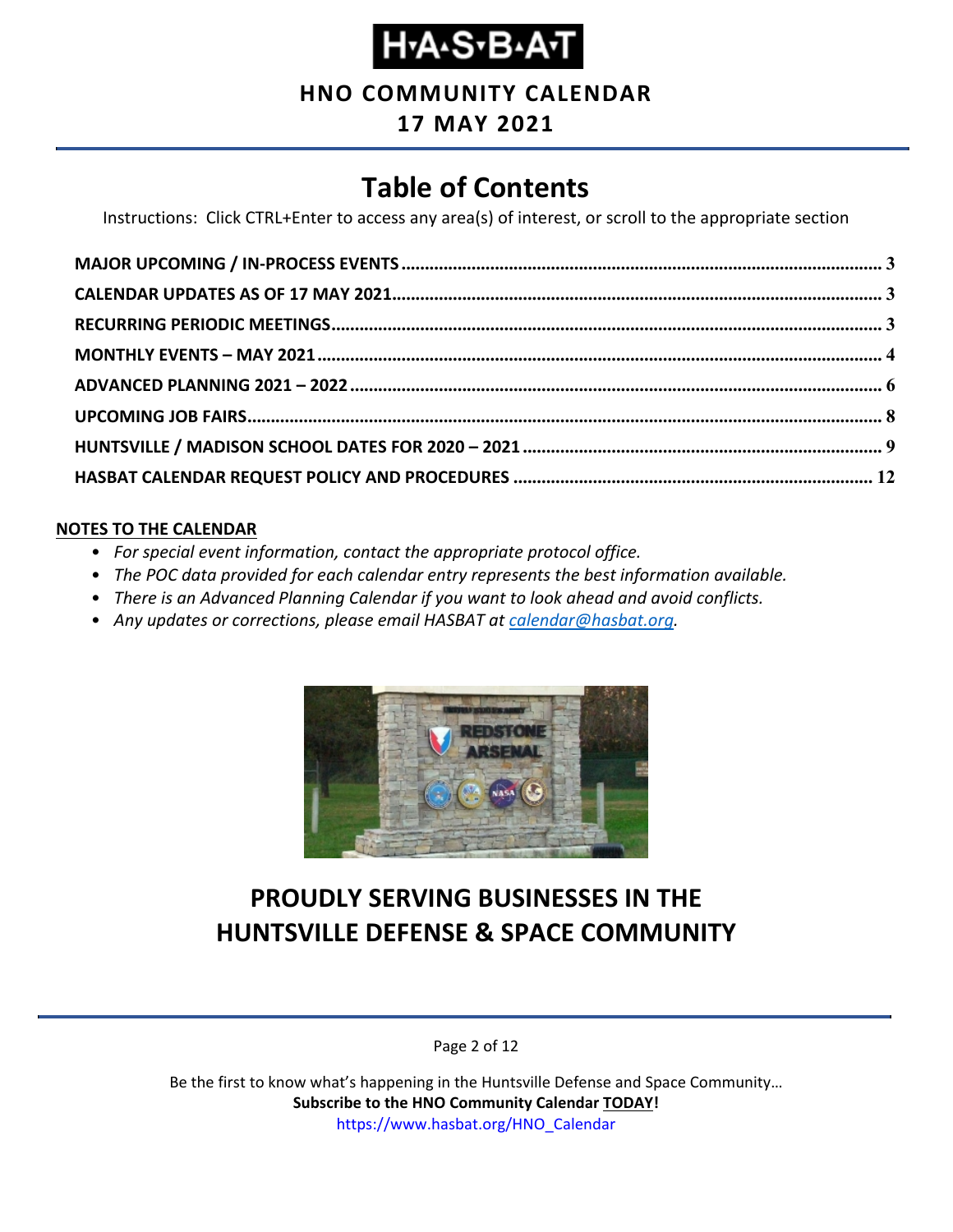#### **HNO COMMUNITY CALENDAR**

#### **17 MAY 2021**

#### <span id="page-2-0"></span>**MAJOR UPCOMING / IN-PROCESS EVENTS**

• **No major short-term events**

#### <span id="page-2-1"></span>**CALENDAR UPDATES AS OF 17 MAY 2021**

- **31 MAY 21 (In-Person): 2021 Huntsville Memorial Day Ceremony and Laying of Wreaths.** Sponsored by the North Alabama Veterans and Fraternal Orgs Coalition (NAVFOC) the ceremony runs from 9:00-10:00 AM CST at Huntsville Veterans Memorial Park, Monroe Street, Huntsville, AL 35801. The ceremony starts with a welcome from Mayor Tommy Battle. The guest speaker is Lieutenant General Donnie Walker, Deputy Commanding General of the U.S. Army Materiel Command/Redstone Arsenal Senior Commander. For more details and registration to lay a wreath go to: <https://www.facebook.com/NAVFOC>The cost is free
- **9 JUN 21 (Virtual): Army Contracting Command-Rock Island (ACC-RIA) Virtual Industry Engagement Day and Outreach Event.** ACC-RIA and Army Sustainment Command Office of Small Business Programs (ASC-OSBP) host a Virtual Industry Engagement Day and Outreach event from 1200-1600 CST via Microsoft Teams. This event covers the Enhanced Army Global Logistics Enterprise (EAGLE) program and Small Business program topics. The full announcement, agenda, and link to the live event may be viewed at [https://beta.sam.gov/opp/d0eba6ba303543448e57cc8250bc13f7/view.](https://beta.sam.gov/opp/d0eba6ba303543448e57cc8250bc13f7/view) The cost is free
- **24 JUN 21 (In-Person): 2021 AUSA Iron Mike Golf Tournament.** The 2021 AUSA Iron Mike Golf Tournament is an annual fundraising event for the Redstone-Huntsville Chapter of the Association of the United States Army (AUSA) to be held at the Links at Redstone on 24 June 2021. Registration begins at 8:00 AM CST, with a shotgun start at 9:00 CST. The tournament is a 4-person team scramble. The team with the lowest gross score will have their names engraved on the "Iron Mike" trophy. Food and door prizes will be available following the tournament. Sponsorship tiers are also available. Entries must be received by COB 10 June 2021. More details, registration, and/or sponsorship are available at: <https://events.r20.constantcontact.com/register/eventReg?oeidk=a07ehshyxvr95abdf8b&oseq=&c=&ch=>

The cost is \$75 per person to golf

#### <span id="page-2-2"></span>**RECURRING PERIODIC MEETINGS**

- Huntsville Accounting and Financial Women's Alliance (AFWA) Meeting: 3<sup>rd</sup> Tues. @1730, Terranova's [www.huntsvilleafwa.org](http://www.huntsvilleafwa.org/)
- **Air Force Association**: 3<sup>rd</sup> Thurs. @1730, details TBD [Brenda.armstrong@edwardjones.com](mailto:Brenda.armstrong@edwardjones.com)
- **Energy HSV**: Periodic Breakfast Meetings and Luncheons, for more information, contact Trisha Truitt [trisha.truitt@energyhuntsville.com](mailto:trisha.truitt@energyhuntsville.com) or Kecia Pierce [kecia.pierce@energyhuntsville.com](mailto:kecia.pierce@energyhuntsville.com) for details.
- Huntsville Aerospace Marketing Association (HAMA) Membership Luncheon: 2<sup>nd</sup> Fri. @1100 1300, Jackson Center – [reservations@hamaweb.org](mailto:reservations@hamaweb.org)

Page 3 of 12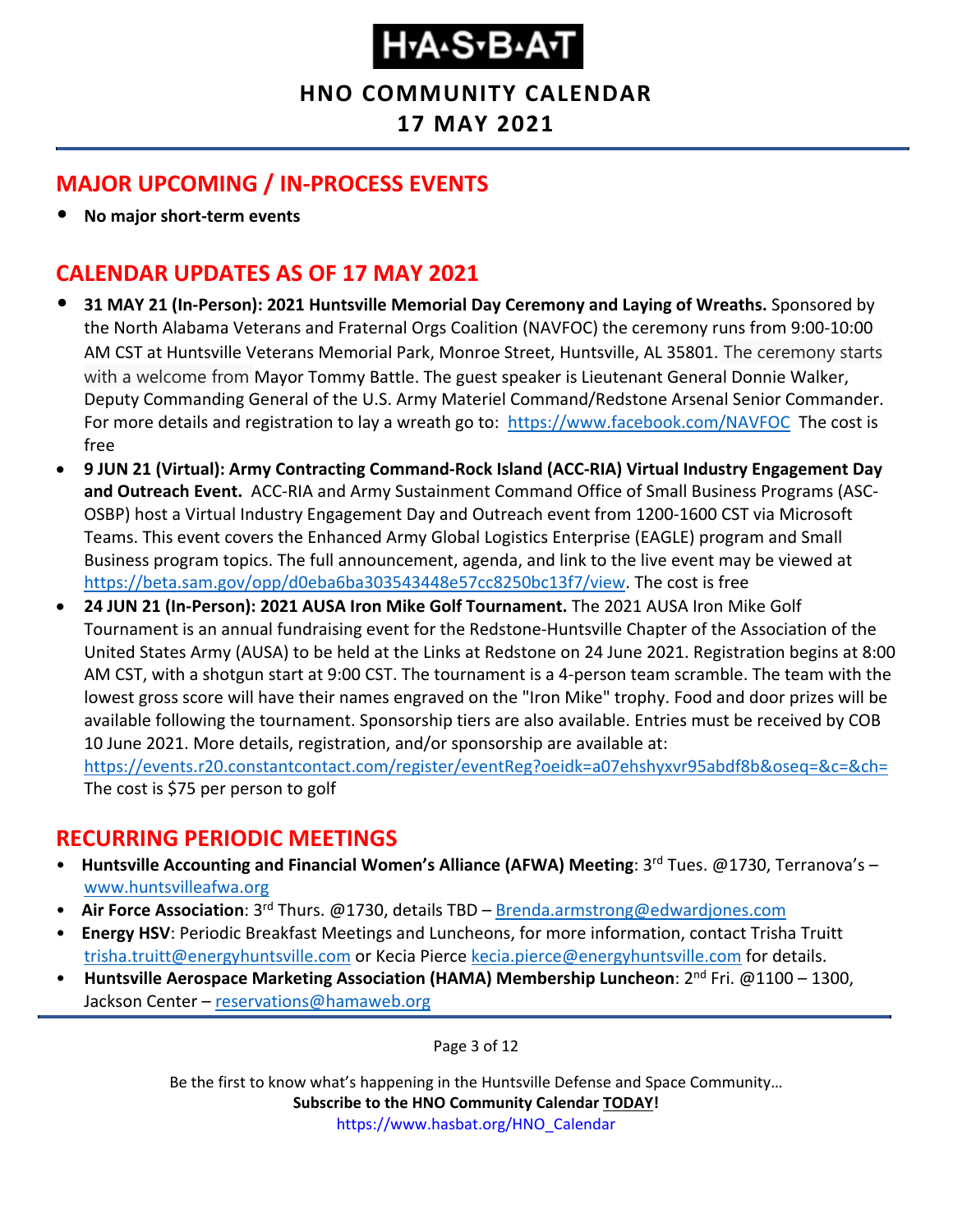**HNO COMMUNITY CALENDAR**

#### **17 MAY 2021**

- **HASBAT Monthly Membership Meeting**: 1<sup>st</sup> Thurs. (2<sup>nd</sup> during Fed. Holidays) @0700-0830 or 1100-1300, Jackson Center – [www.hasbat.org/events](http://www.hasbat.org/events)
- **HASBAT Quarterly Training Session**: 1<sup>st</sup> Thurs. (2<sup>nd</sup> during Fed. Holidays) @0930-1100, Jackson Center and other venues per topic - [www.hasbat.org/events](http://www.hasbat.org/events)
- **International Cost Estimating & Analysis Association (ICEAA) Greater Alabama Chapter Workshop**: 2nd Tuesday – <http://www.iceaaonline.com/chapters/greater-alabama-chapter/>
- **Military Officers Association of America (MOAA)**: Last Wed of the Month @1100, Summit Club [csdowning@bellsouth.net](mailto:csdowning@bellsouth.net)
- **North Alabama Veterans & Fraternal Organization Coalition (NAVFOC): 1<sup>st</sup> Weds., American Legion-Post** 229 – [www.navfoc.org](http://www.navfoc.org/)
- **National Contract Management Agency (NCMA) Monthly Meeting: 3<sup>rd</sup> Thurs., Check website for time and** location – [www.ncmahsv.org](http://www.ncmahsv.org/)
- **Project Management Institute North Alabama Chapter (PMI-NAC) Monthly Meeting:** Breakfast Meetings the first Thursday of every month at 7:30 AM in Redstone Federal Credit Union (RFCU) Atrium. Luncheon Meetings the third Tuesday of every month at 11:30 AM in Jackson Center. See website for details: [www.pmi-nac.org](http://www.pmi-nac.org/)
- **Rocket City Adjutants General Corps Regimental Association (RCAGCRA)**: 2nd Thurs. @1130-1300, Java Café – [sherenroberts@yahoo.com](mailto:sherenroberts@yahoo.com)
- **Redstone Arsenal (RSA) Mil. & Civ. Club (RSAMCC) Lunch**: 2nd Tues, @1000-1230, The Summit [www.rsacwc.org](http://www.rsacwc.org/)
- **Redstone Arsenal Sergeant Majors Association**: 3rd Thurs. @0630-0730, USAG HQ Conf. Rm. D101 for info go to [info@redstonesma.org](mailto:info@redstonesma.org) or their website at [http://www.redstonesma.org](http://www.redstonesma.org/)
- **Redstone Arsenal Warrant Officers Association**: 2nd Weds. @1130-1300, Bowling Alley [www.redstonewarrants.com](http://www.redstonewarrants.com/)
- **Society of American Military Engineers (SAME)**: 2nd Thurs., Redstone Federal Credit Union (RFCU 220 Wynn Dr.) – [tfoster@ssr-inc.com](mailto:tfoster@ssr-inc.com)
- **Vietnam Veterans of America (VVA) Chapter #1067**: 2nd Thurs. @1700, American Legion (Drake Ave.) [wharmon446@charter.net](mailto:wharmon446@charter.net)

### <span id="page-3-0"></span>**MONTHLY EVENTS – MAY 2021**

• **10 MAY 21 (In-Person): Capture2 Proposal GovCon Happy Hour at Yellowhammer Brewing.** Join other GovCon executives at [Yellowhammer](https://www.yellowhammerbrewery.com/) Brewing at 2600 Clinton Ave West in Huntsville from 4:00 to 6:00 pm for networking and a happy hour. Capture2Proposal integrates market intelligence, capture and proposal management, and is a superior alternative to disparate, legacy software products. The event will be hosted by Christopher Pohle, the Capture2Proposal Founder and CEO. Registration and more details at: [https://capture2proposal.com/capture2proposal-happy-hour-yellowhammer-brewing/.](https://capture2proposal.com/capture2proposal-happy-hour-yellowhammer-brewing/) The cost is free

Page 4 of 12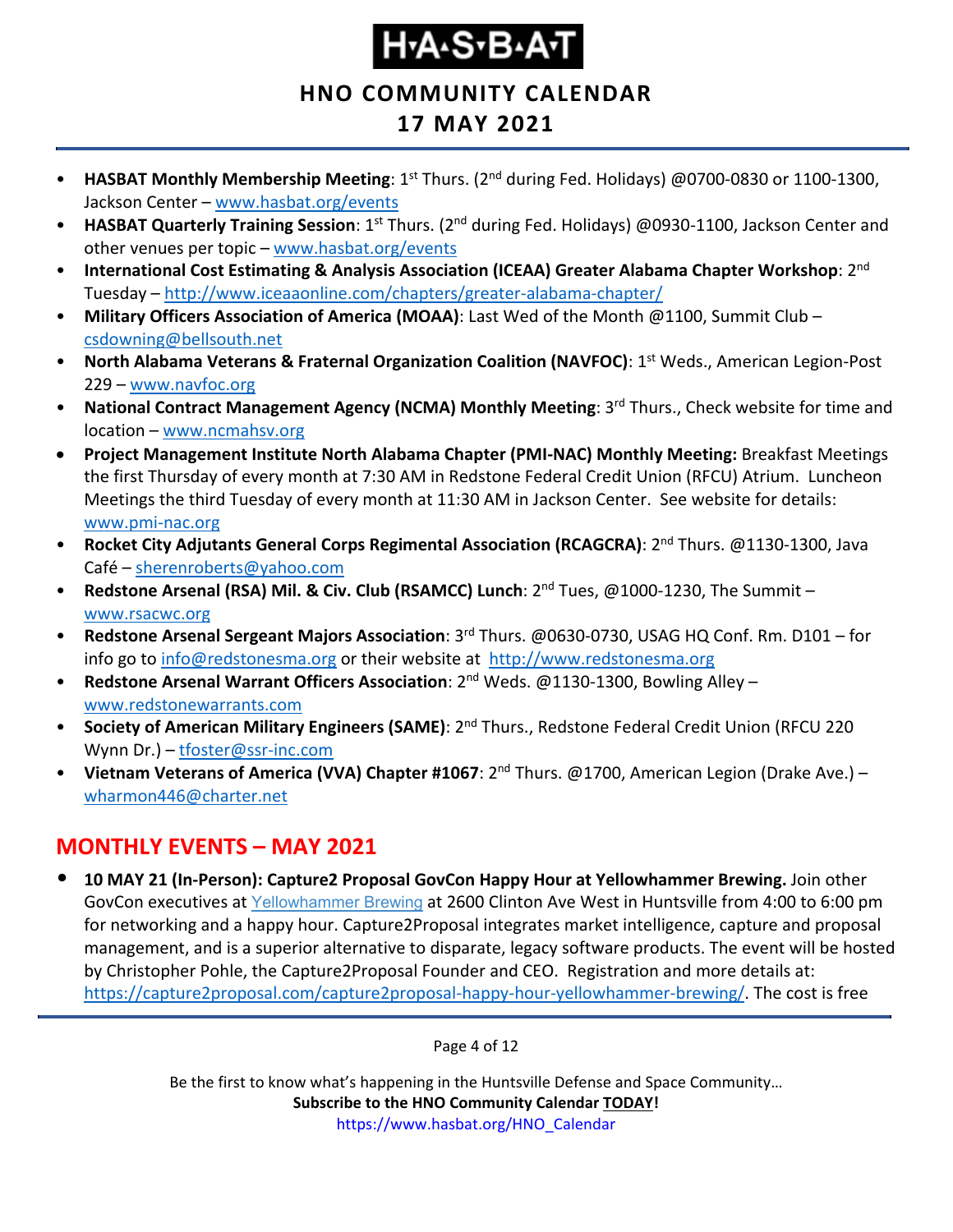**HNO COMMUNITY CALENDAR**

#### **17 MAY 2021**

• **11 MAY 21 (In-Person): Capture2Proposal Lunch & Learn and Happy Hour.** Join other GovCon executives at the [Rocket City Tavern](https://www.rocketcitytavern.com/) on 2100 Rideout Road in Huntsville for networking, and to hear from your peers how Capture2Proposal has helped them win more Federal business. Capture2Proposal integrates market intelligence, capture, and proposal management, and is a superior alternative to disparate, legacy software products. The event is hosted by Christopher Pohle, the Capture2Proposal Founder and CEO. The lunch event begins at 12 noon for networking, followed by lunch & presentation at 12:30 pm. The Happy Hour portion runs from 4pm – 6pm.

Registration for the Lunch and Learn is at: [https://capture2proposal.com/huntsville/.](https://capture2proposal.com/huntsville/) Registration for the Happy Hour is at: [https://capture2proposal.com/capture2proposal-happy-hour](https://capture2proposal.com/capture2proposal-happy-hour-rocket-city-tavern/)[rocket-city-tavern/.](https://capture2proposal.com/capture2proposal-happy-hour-rocket-city-tavern/) The cost for both events is free

- **11 MAY 21 (Virtual): Federal Procurement: Tools – GSA E-buy, beta.sam.gov.** During this federal procurement readiness course that runs from 11:00-12:30 CST, participants learn about the various free software tools that are available to enable you through the procurement process. For registration and details go to: [https://asbdc.ecenterdirect.com/events/signup/8874.](https://asbdc.ecenterdirect.com/events/signup/8874) The cost is free
- **11-13 MAY 21 (Virtual): Missile Defense Agency Small Business Conference.** The MDA Small Business Programs Conference is designed to assist small and large contractors in doing business with MDA by providing information about opportunities to support the Missile Defense System requirements in upcoming procurements; provide opportunities for matchmaking with MDA Representatives, MDA Prime Contractors, other Government agencies and networking with small and large businesses. See the daily agenda and registration at: [https://catalystcenter.ecenterdirect.com/events/971468.](https://catalystcenter.ecenterdirect.com/events/971468) The cost is free
- **13 MAY 21 (Virtual): The Huntsville Alabama L5 (HAL5) Society Presents "Gerald K. O'Neill and the Future that Calls Us."** HAL5 is a Not-for-profit 501(c)(3), space educational and advocacy organization that believes space development can stimulate our world with immeasurable benefits and ultimately allow room to grow for our society**.** The presentation occurs via Zoom from 7–8:30 p.m. CDT. The presenter is Ms. Emily Carney who is a spaceflight enthusiast and blogger. To attend follow the below Zoom link: <https://us02web.zoom.us/j/82020125503?pwd=bGdISW90L214OWFFdVNwYUo0MlRwdz09>. The passcode is 818097. The cost is free
- **18 MAY 21 (Virtual): CMMC Basics.** Sponsored by The Catalyst, this training runs from 3:00-5:00 CST. Things are changing in a big way when it comes to winning business from the Department of Defense. In September, contract awards began requiring companies to be CMMC certified. Hear from Robert Marraro, Rural Procurement Specialist of the Procurement Technical Assistance Center at Del Mar College to learn what it is and how it will impact you, and how to go about winning new business. Intended audience is for economically-disadvantaged small business' or low-income individuals. More details and registration at: [https://catalystcenter.ecenterdirect.com/events/971480.](https://catalystcenter.ecenterdirect.com/events/971480) The cost is free

Page 5 of 12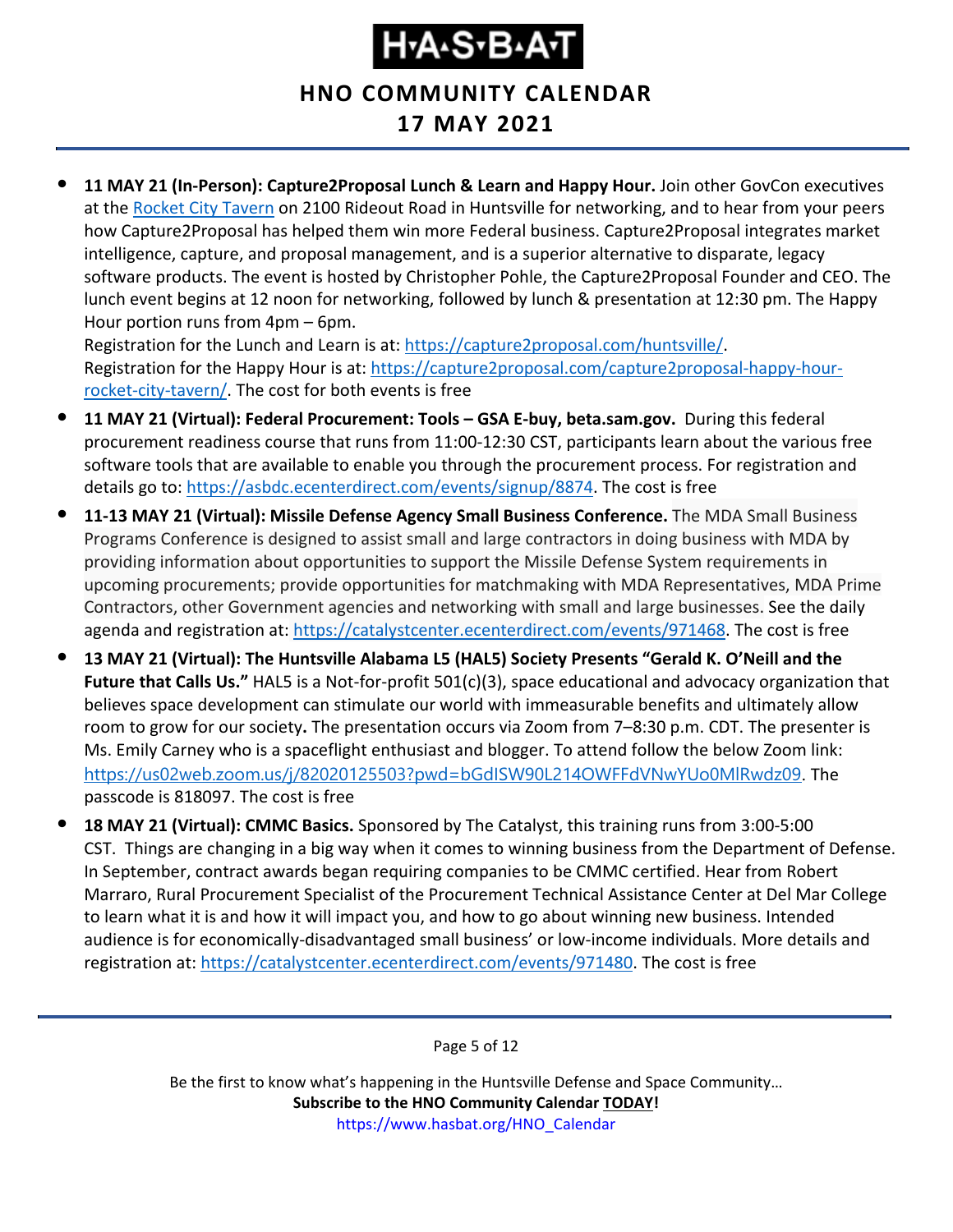**HNO COMMUNITY CALENDAR**

### **17 MAY 2021**

- **25 MAY 21 (Virtual): Federal Procurement: SBA Certifications.** During this federal procurement readiness course that runs from 11:00-12:30 CST, participants learn about the various Small Business Administration (SBA) certification programs, how they can help your small business. For registration and details go to: [https://asbdc.ecenterdirect.com/events/signup/8875.](https://asbdc.ecenterdirect.com/events/signup/8875) The cost is free
- **27 MAY 21 (Virtual): Capability Maturity Model Integration (CMMI) V2.0.** This training is sponsored by the Alabama Small Business Development Center (SBDC) and runs from 9:00-10:30 CST. The Capability Maturity Model Integration (CMMI) V2.0 model is designed to optimize business performance in an everchanging global landscape and is a proven set of global best practices that enable organizations to build and benchmark the key capabilities that address common business challenges. CMMI V2.0 is a flexible framework of best practices that provides demonstrable and measurable capability performance improvement results. *CMMI is not associated with Cyber Maturity Model Certification (CMMC).* More details and registration at: [https://asbdc.ecenterdirect.com/events/8891.](https://asbdc.ecenterdirect.com/events/8891) The cost is free
- **27 MAY 21 (Virtual): Ethics for Government Contractors.** Sponsored by The Catalyst, this training discusses the importance of an effective ethics program. Topics include: Why your company needs an ethics program, What the regulations say, The structure of an Ethics Program, Employee Awareness, and Oversight. Intended audience is for economically-disadvantaged small business' or low-income individuals. The session runs from 2:00-4:00 pm CST. More details and registration at: [https://catalystcenter.ecenterdirect.com/events/971490.](https://catalystcenter.ecenterdirect.com/events/971490) The cost is free
- **31 MAY 21 (In-Person): 2021 Huntsville Memorial Day Ceremony and Laying of Wreaths.** Sponsored by the North Alabama Veterans and Fraternal Orgs Coalition (NAVFOC) the ceremony runs from 9:00-10:00 AM CST at Huntsville Veterans Memorial Park, Monroe Street, Huntsville, AL 35801. The ceremony starts with a welcome from Mayor Tommy Battle. The guest speaker is Lieutenant General Donnie Walker, Deputy Commanding General of the U.S. Army Materiel Command/Redstone Arsenal Senior Commander. For more details and registration to lay a wreath go to: <https://www.facebook.com/NAVFOC>The cost is free

#### <span id="page-5-0"></span>**ADVANCED PLANNING 2021 – 2022 NEAR TERM JUNE – JULY 2021:**

- **3 JUN 21 (In Person): HASBAT Membership Luncheon**. HASBAT sponsors a membership luncheon from
- 11:30 1:00 PM at the Jackson Center. The guest speaker is COL Guy Yelverton III, the PM for Strategic and Operational Rockets and Missiles. See [www.hasbat.org/events](http://www.hasbat.org/events) • **9 JUN 21 (Virtual): Army Contracting Command-Rock Island (ACC-RIA) Virtual Industry Engagement Day**
- **and Outreach Event.** ACC-RIA and Army Sustainment Command Office of Small Business Programs (ASC-OSBP) host a Virtual Industry Engagement Day and Outreach event from 1200-1600 CST via Microsoft Teams. This event covers the Enhanced Army Global Logistics Enterprise (EAGLE) program and Small

Page 6 of 12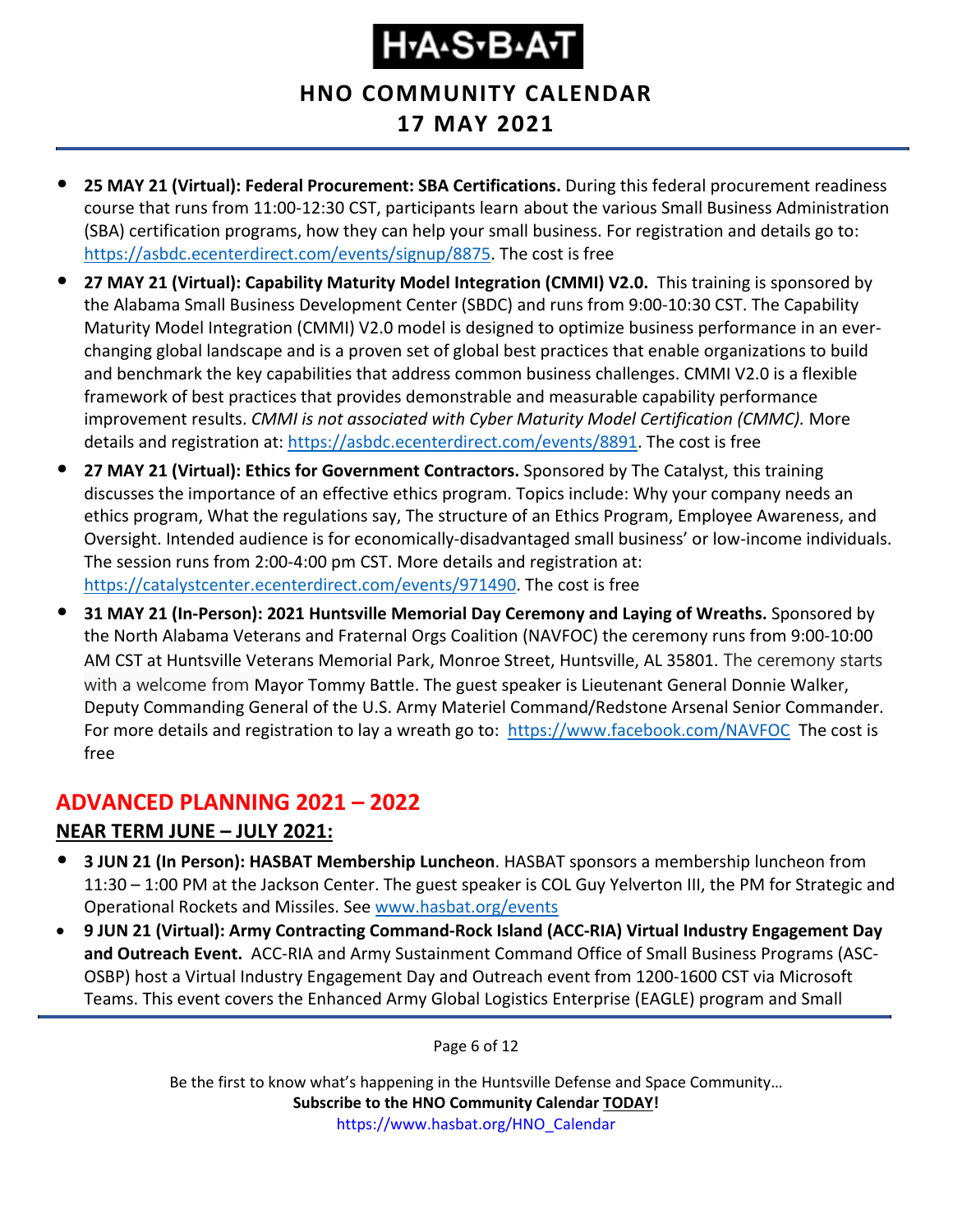### **HNO COMMUNITY CALENDAR**

#### **17 MAY 2021**

Business program topics. The full announcement, agenda, and link to the live event may be viewed at [https://beta.sam.gov/opp/d0eba6ba303543448e57cc8250bc13f7/view.](https://beta.sam.gov/opp/d0eba6ba303543448e57cc8250bc13f7/view) The cost is free

- **17 JUN 21 (Virtual): QuickBooks Online for your Small Business: An Overview.** This training is sponsored by the Alabama Small Business Development Center (SBDC) and runs from 9:00-10:00 CST. Jenni Westhoven CPA presents introductory level topics in QuickBooks Online as well as essential accounting basics small business owners need to be aware of. More details and registration at: [https://asbdc.ecenterdirect.com/events/8893.](https://asbdc.ecenterdirect.com/events/8893) The cost is free
- **21-22 JUN 21 (In Person): Aircraft Survivability Equipment Symposium**, Kissimee, FL. For registration go to:<https://s7.goeshow.com/aaaa/missionsolutions/2021/registration.cfm>
- **23 JUN 21 (TBD): Huntsville Chamber of Commerce Best Places to Work Awards**, Von Braun Center
- **24 JUN 21 (In-Person): 2021 AUSA Iron Mike Golf Tournament.** The 2021 AUSA Iron Mike Golf Tournament is an annual fundraising event for the Redstone-Huntsville Chapter of the Association of the United States Army (AUSA) to be held at the Links at Redstone on 24 June 2021. Registration begins at 8:00 AM CST, with a shotgun start at 9:00 CST. The tournament is a 4-person team scramble. The team with the lowest gross score will have their names engraved on the "Iron Mike" trophy. Food and door prizes will be available following the tournament. Sponsorship tiers are also available. Entries must be received by COB 10 June 2021. More details, registration, and/or sponsorship are available at: <https://events.r20.constantcontact.com/register/eventReg?oeidk=a07ehshyxvr95abdf8b&oseq=&c=&ch=> The cost is \$75 per person to golf
- **1 JUL 21 (Virtual): Marketing and Messaging for GovCons.** Sponsored by The Catalyst, this training runs from 3:00-5:00 CST. It is an entry-level course for small and mid-size businesses new to federal contracting taught by subject matter expert Jennifer Schaus owner of Schaus & Associates who provide professional services direct to federal government contractors. Many companies fail at the basics on messaging and conveying their value proposition. Learn the basics, avoid pitfalls, and get it right the first time. More details and registration at: [https://catalystcenter.ecenterdirect.com/events/971443.](https://catalystcenter.ecenterdirect.com/events/971443) The cost is free
- **8 JUL 21 (In Person): HASBAT Membership Breakfast.** HASBAT sponsors a membership breakfast from 7:00 - 8:30 AM at the Jackson Center. See [www.hasbat.org/events](http://www.hasbat.org/events)

#### **LONGER TERM AUGUST 2021+**

- **5 AUG 21 (In Person): HASBAT Membership Luncheon**. HASBAT sponsors a membership luncheon from 11:30 – 1:00 PM at the Jackson Center. See [www.hasbat.org/events](http://www.hasbat.org/events)
- **10-12 AUG 21 (In Person and Virtual): Space and Missile Defense Symposium**. The theme is: Integration of Space and Missile Defense Capabilities Across All Domains. Registration link is at: [https://www.smdsymposium.org.](https://www.smdsymposium.org/)

Page 7 of 12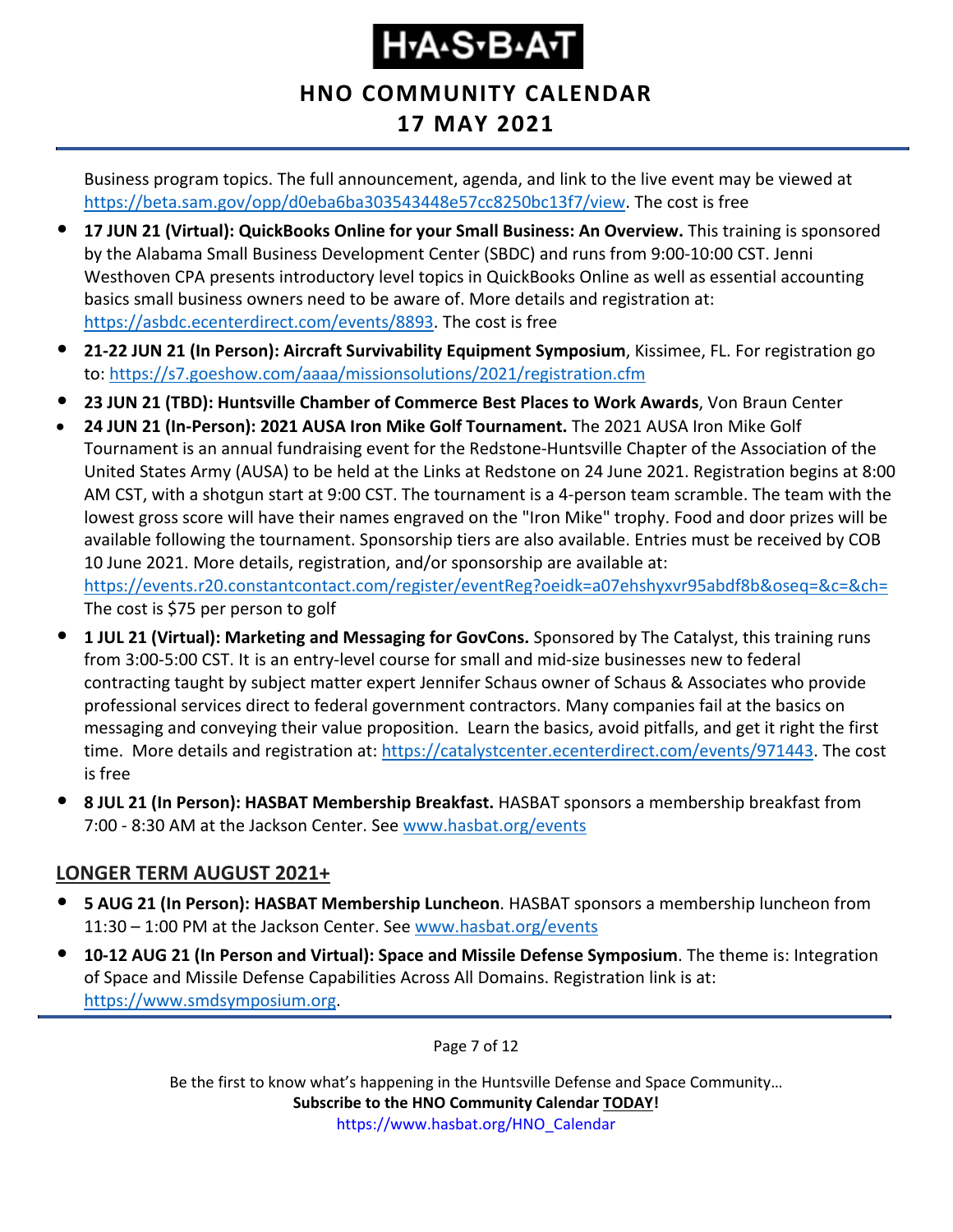**HNO COMMUNITY CALENDAR**

### **17 MAY 2021**

- **17-18 AUG 21 (In Person): 32nd AUVSI Pathfinder Chapter Symposium.** This two-day event is open to the public at the Huntsville Space and Rocket Center and is the place to be to learn about the history of unmanned systems, emerging requirements, and future funding. For more information and registration see: [https://auvsipathfinder.com](https://auvsipathfinder.com/)
- **9 SEP 21 (Virtual and In-Person): HASBAT Training and Luncheon.** HASBAT sponsors a training session from 9:30 – 11:00 followed by Lunch from 11:30-1:00 at the Jackson Center. See [www.hasbat.org/events](http://www.hasbat.org/events)
- **28-30 SEP 21 (In Person): National Cyber Summit**, Von Braun Center South Hall, 700 Monroe Street, Huntsville AL 35801, More information at [www.nationalcybersummit.com](http://www.nationalcybersummit.com/)
- **14 OCT 21 (In Person): HASBAT Membership Breakfast.** HASBAT sponsors a membership breakfast from 7:00 - 8:30 AM at the Jackson Center. See [www.hasbat.org/events](http://www.hasbat.org/events)
- **4 NOV 21 (In Person): HASBAT Membership Luncheon**. HASBAT sponsors a membership luncheon from 11:30 – 1:00 PM at the Jackson Center. See [www.hasbat.org/events](http://www.hasbat.org/events)
- **15-17 NOV 21 (In Person): 2021 Joseph P. Cribbins Training, Equipping and Sustainment Symposium** "Synchronizing Across the Army Aviation Enterprise" at the Von Braun Center. It is sponsored by the Army Aviation Association of America. For more information and registration go to: <https://s15.a2zinc.net/clients/aaaa/TASS2020/Public/Enter.aspx>

#### <span id="page-7-0"></span>**UPCOMING JOB FAIRS**

- Huntsville Chamber of Commerce Job Fair Link: [https://hsvchamber.org/departments/workforce](https://hsvchamber.org/departments/workforce-education/career-fairs/)[education/career-fairs/](https://hsvchamber.org/departments/workforce-education/career-fairs/)
- Huntsville Job Fairs Google Link: [https://www.google.com/search?source=hp&ei=tIkWXYqcBLGOggf1qamIBw&q=huntsville+job+fairs&oq=](https://www.google.com/search?source=hp&ei=tIkWXYqcBLGOggf1qamIBw&q=huntsville+job+fairs&oq=huntsville+job+fairs&gs_l=psy-ab.3..0j0i22i30l2.1976.6389..6885...1.0..0.106.1483.20j1......0....1..gws-wiz.....8..35i39j0i131j0i20i263.QNPeuRdHMI0&ibp=htl;jobs&sa=X&ved=2ahUKEwjd5q25ko3jAhXmUt8KHWsmB5MQiYsCKAF6BAgFEBA#fpstate=tldetail&htidocid=pbp-9beJRfv9iMRDAAAAAA%3D%3D&htivrt=jobs) [huntsville+job+fairs&gs\\_l=psy-ab.3..0j0i22i30l2.1976.6389..6885...1.0..0.106.1483.20j1......0....1..gws](https://www.google.com/search?source=hp&ei=tIkWXYqcBLGOggf1qamIBw&q=huntsville+job+fairs&oq=huntsville+job+fairs&gs_l=psy-ab.3..0j0i22i30l2.1976.6389..6885...1.0..0.106.1483.20j1......0....1..gws-wiz.....8..35i39j0i131j0i20i263.QNPeuRdHMI0&ibp=htl;jobs&sa=X&ved=2ahUKEwjd5q25ko3jAhXmUt8KHWsmB5MQiYsCKAF6BAgFEBA#fpstate=tldetail&htidocid=pbp-9beJRfv9iMRDAAAAAA%3D%3D&htivrt=jobs)[wiz.....8..35i39j0i131j0i20i263.QNPeuRdHMI0&ibp=htl;jobs&sa=X&ved=2ahUKEwjd5q25ko3jAhXmUt8KH](https://www.google.com/search?source=hp&ei=tIkWXYqcBLGOggf1qamIBw&q=huntsville+job+fairs&oq=huntsville+job+fairs&gs_l=psy-ab.3..0j0i22i30l2.1976.6389..6885...1.0..0.106.1483.20j1......0....1..gws-wiz.....8..35i39j0i131j0i20i263.QNPeuRdHMI0&ibp=htl;jobs&sa=X&ved=2ahUKEwjd5q25ko3jAhXmUt8KHWsmB5MQiYsCKAF6BAgFEBA#fpstate=tldetail&htidocid=pbp-9beJRfv9iMRDAAAAAA%3D%3D&htivrt=jobs) [WsmB5MQiYsCKAF6BAgFEBA#fpstate=tldetail&htidocid=pbp-9beJRfv9iMRDAAAAAA%3D%3D&htivrt=jobs](https://www.google.com/search?source=hp&ei=tIkWXYqcBLGOggf1qamIBw&q=huntsville+job+fairs&oq=huntsville+job+fairs&gs_l=psy-ab.3..0j0i22i30l2.1976.6389..6885...1.0..0.106.1483.20j1......0....1..gws-wiz.....8..35i39j0i131j0i20i263.QNPeuRdHMI0&ibp=htl;jobs&sa=X&ved=2ahUKEwjd5q25ko3jAhXmUt8KHWsmB5MQiYsCKAF6BAgFEBA#fpstate=tldetail&htidocid=pbp-9beJRfv9iMRDAAAAAA%3D%3D&htivrt=jobs)

Page 8 of 12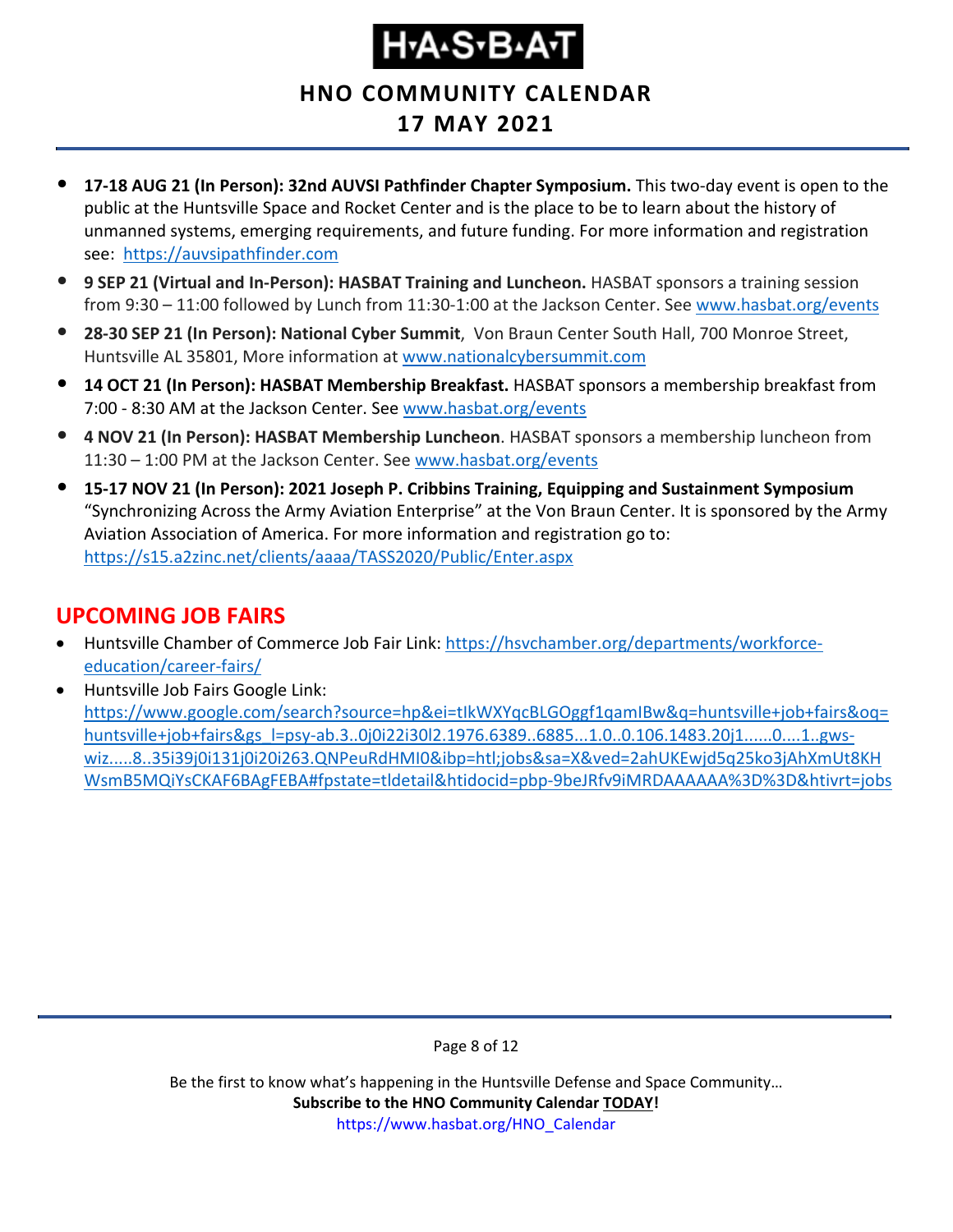**HNO COMMUNITY CALENDAR**

#### **17 MAY 2021**

#### <span id="page-8-0"></span>**HUNTSVILLE / MADISON SCHOOL DATES FOR 2020 – 2021**



As of 6/4/2020

#### Page 9 of 12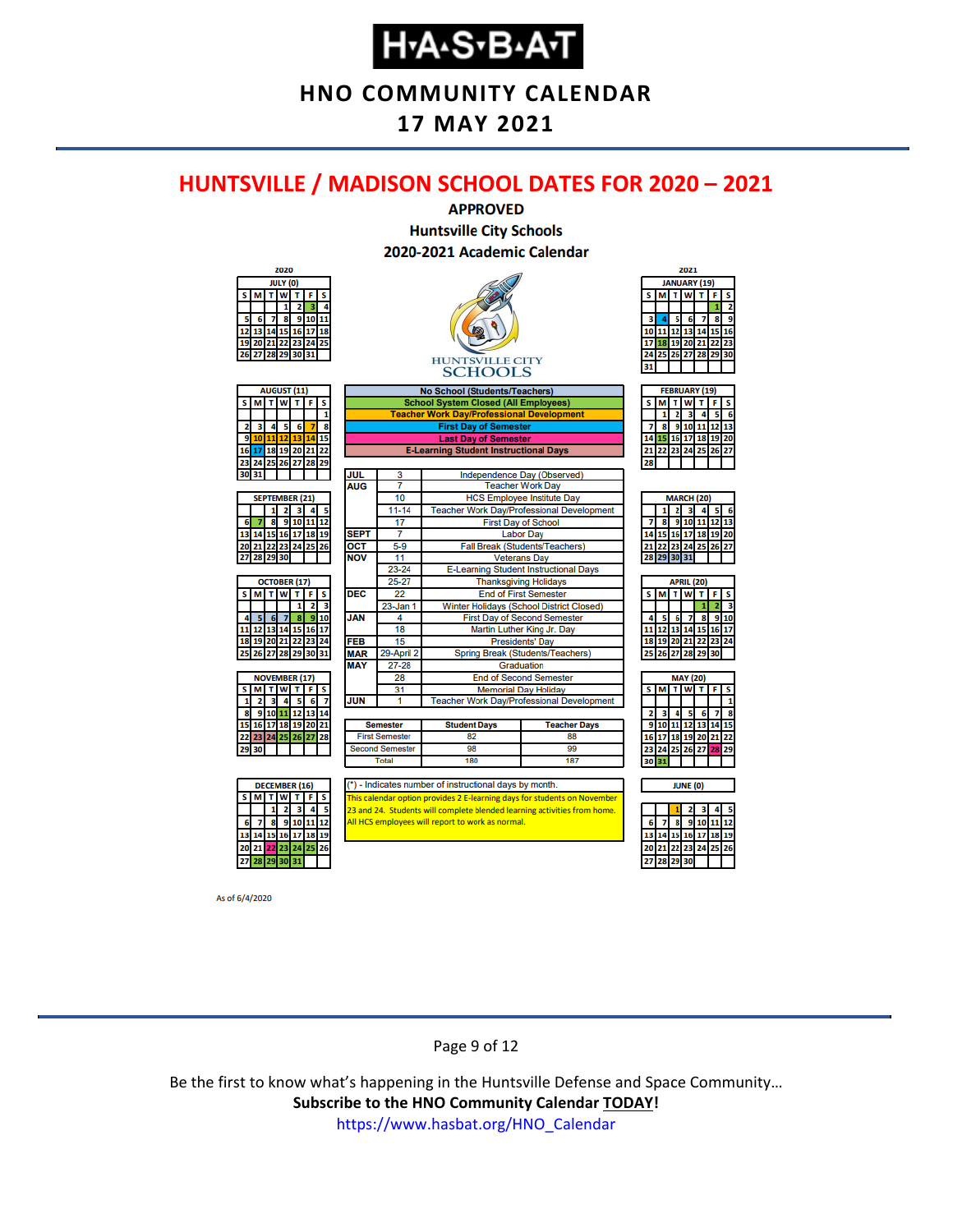**HNO COMMUNITY CALENDAR**

#### **17 MAY 2021**

#### **MADISON CITY SCHOOLS CALENDAR**

#### 2020-2021

211 Celtic Drive Madison, AL 35758 www.madisoncity.k12.al.us

FAX: 256-464-8291



#### Page 10 of 12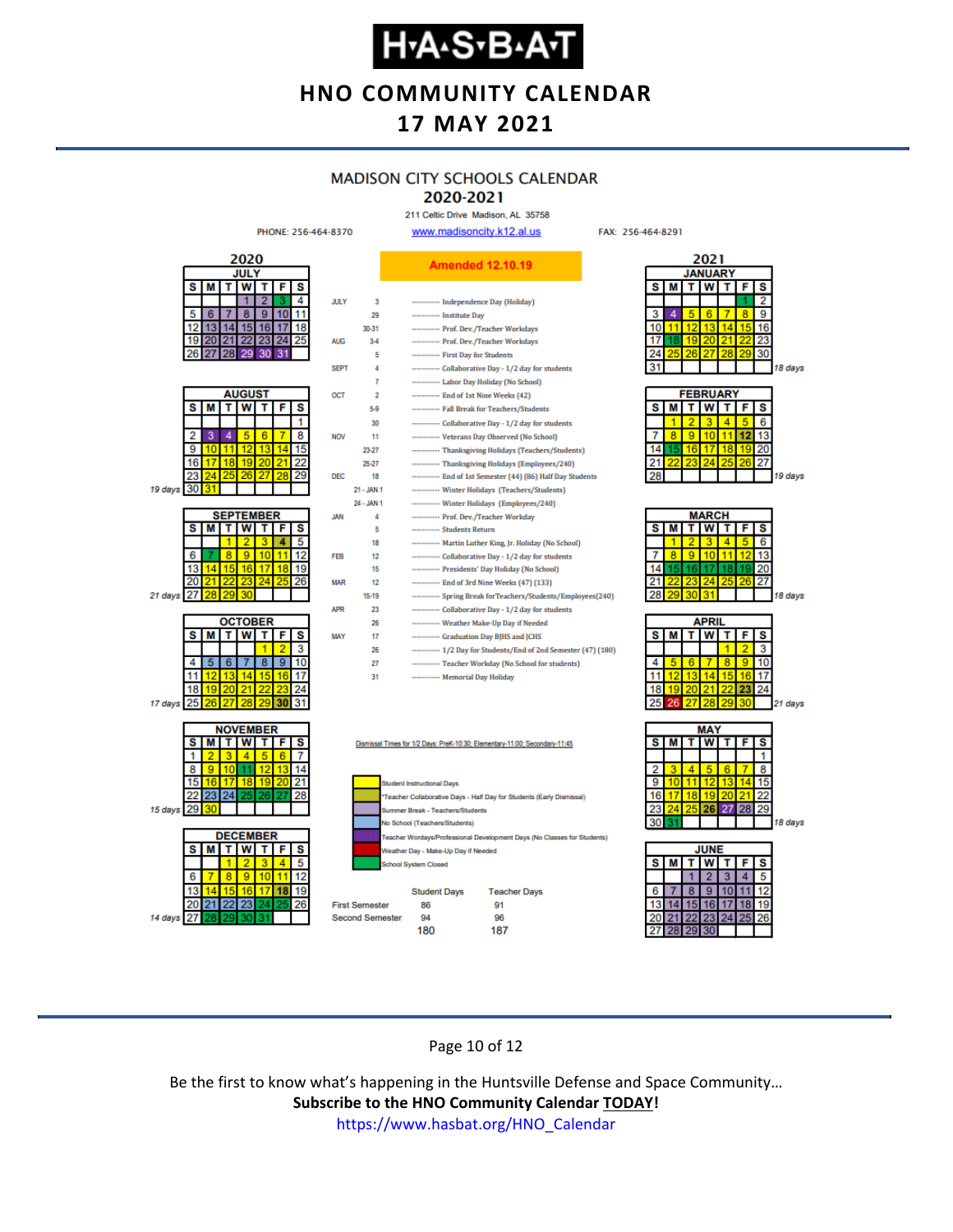### **Н-А-S-В-А-Т**

**HNO COMMUNITY CALENDAR**

#### **17 MAY 2021**

#### **MADISON COUNTY SCHOOLS CALENDAR**

#### 2020-2021

**FIRST SEMESTER - 88 DAYS** 

www.mcssk12.org

Phone: 256-852-2557

| 2020        |    |    |                |       |    |    |  |  |
|-------------|----|----|----------------|-------|----|----|--|--|
| <b>JULY</b> |    |    |                |       |    |    |  |  |
| S<br>s<br>F |    |    |                |       |    |    |  |  |
|             |    |    |                | 2     |    |    |  |  |
| 5           | 6  |    | 8              | ٥     |    |    |  |  |
| 12          | 13 |    | 5              | 16    |    | 18 |  |  |
| 19          | 20 | 21 |                | 22 23 | 24 | 25 |  |  |
|             |    |    | 26 27 28 29 30 |       | 31 |    |  |  |

| <b>AUGUST</b> |    |    |          |    |    |    |  |  |
|---------------|----|----|----------|----|----|----|--|--|
| s             | M  |    | W        |    | F  | S  |  |  |
|               |    |    |          |    |    |    |  |  |
| 2             | 3  | 4  | 5        | 6  |    | 8  |  |  |
| 9             | 10 | 11 | $12 \,$  | 13 |    | 15 |  |  |
| 16            | 17 | 18 | 19 20    |    | 21 | 22 |  |  |
| 23            | 24 |    | 25 26 27 |    | 28 | 29 |  |  |
| 30            | 31 |    |          |    |    |    |  |  |

| <b>SEPTEMBER</b> |                  |                 |          |  |    |    |  |  |
|------------------|------------------|-----------------|----------|--|----|----|--|--|
| S                | W<br>F<br>s<br>М |                 |          |  |    |    |  |  |
|                  |                  |                 |          |  |    |    |  |  |
| 6                |                  |                 | g        |  |    | 12 |  |  |
| 13               |                  | 15 <sup>1</sup> | 16       |  | 18 | g  |  |  |
| 20               | 21               |                 | 22 23 24 |  | 25 | 26 |  |  |
| 27               | 28               | 29              | 30       |  |    |    |  |  |







| AUG 5-7          |    |                | Staff Development / Workday    |                                              |  |                                        |  |  |  |
|------------------|----|----------------|--------------------------------|----------------------------------------------|--|----------------------------------------|--|--|--|
|                  |    | $10 - 18$      | Staff Development / Workday    |                                              |  |                                        |  |  |  |
|                  | 19 |                |                                | <b>First Day of School</b>                   |  |                                        |  |  |  |
| SEP <sub>7</sub> |    |                | <b>Labor Day</b>               |                                              |  |                                        |  |  |  |
| OCT 5-9          |    |                | Fall Break (Students/Teachers) |                                              |  |                                        |  |  |  |
|                  |    | $8 - 9$        | <b>Fall Break (employees)</b>  |                                              |  |                                        |  |  |  |
| <b>NOV 11</b>    |    |                |                                | <b>Veteran's Day</b>                         |  |                                        |  |  |  |
|                  |    | 24 - 27        |                                |                                              |  | Thanksgiving Break (Students/Teachers) |  |  |  |
|                  |    | $25 - 27$      |                                | <b>Thanksgiving Break (employees)</b>        |  |                                        |  |  |  |
|                  |    | DEC 22 - Jan 1 |                                | <b>Winter Break</b>                          |  |                                        |  |  |  |
|                  |    |                |                                |                                              |  |                                        |  |  |  |
|                  |    |                |                                | <b>SECOND SEMESTER - 88 DAYS</b>             |  |                                        |  |  |  |
|                  |    |                |                                |                                              |  |                                        |  |  |  |
| <b>JAN</b>       | 18 |                |                                | Martin Luther King Jr Day                    |  |                                        |  |  |  |
|                  | 19 |                |                                | <b>Second Semester Begins</b>                |  |                                        |  |  |  |
| <b>FFR 15</b>    |    |                |                                | <b>President's Day</b>                       |  |                                        |  |  |  |
|                  |    | MAR 29 - APR 2 |                                |                                              |  | Spring Break (Students/Teachers)       |  |  |  |
| APR 1 -2         |    |                |                                | Spring Break (Employees)                     |  |                                        |  |  |  |
| MAY 25 -26       |    |                |                                | <b>GRADUATIONS</b>                           |  |                                        |  |  |  |
|                  | 28 |                |                                | <b>Last Day of School</b>                    |  |                                        |  |  |  |
|                  | 31 |                |                                | <b>Memorial Day</b>                          |  |                                        |  |  |  |
| <b>JUN</b>       | 1  |                |                                | <b>Teacher Workdays</b>                      |  |                                        |  |  |  |
|                  |    |                |                                |                                              |  |                                        |  |  |  |
|                  |    |                |                                | <b>Progress Report and Report Card Dates</b> |  |                                        |  |  |  |
|                  |    | Grading        |                                | Progress                                     |  | Report                                 |  |  |  |
|                  |    | Period         |                                | Report                                       |  | Card                                   |  |  |  |
|                  |    | 1              |                                | 9/17/2020                                    |  | 10/29/2020                             |  |  |  |
|                  |    | 2              |                                | 12/1/2020                                    |  | 1/21/2021                              |  |  |  |
|                  |    | 3              |                                | 2/18/2021                                    |  | 3/25/2021                              |  |  |  |
|                  |    | 4              | 4/29/2021<br>6/3/2021          |                                              |  |                                        |  |  |  |



| 2021 |                  |    |    |    |    |    |  |  |  |  |
|------|------------------|----|----|----|----|----|--|--|--|--|
|      | <b>JANUARY</b>   |    |    |    |    |    |  |  |  |  |
| s    | W<br>S<br>M<br>F |    |    |    |    |    |  |  |  |  |
|      |                  |    |    |    |    | 2  |  |  |  |  |
| 3    | 4                | 6  | 6  |    | 8  | 9  |  |  |  |  |
|      |                  | 12 | 13 | 14 | 15 | 16 |  |  |  |  |
|      |                  | 19 | 20 | 21 | 22 | 23 |  |  |  |  |
| 24   | 25               | 26 | 27 | 28 | 29 | 30 |  |  |  |  |
| 31   |                  |    |    |    |    |    |  |  |  |  |
|      |                  |    |    |    |    |    |  |  |  |  |

| <b>FEBRUARY</b> |   |           |                 |    |    |    |  |  |  |
|-----------------|---|-----------|-----------------|----|----|----|--|--|--|
| s               | М | τI        | W               |    | F  | S  |  |  |  |
|                 |   | 2         | з               |    | 5  | ĥ  |  |  |  |
|                 | R | $\bullet$ | 10              |    | 12 | 13 |  |  |  |
| 14              |   | 16        | 17 <sup>1</sup> | 18 | 19 | 20 |  |  |  |
|                 |   |           | 23 24 25 26 27  |    |    |    |  |  |  |
|                 |   |           |                 |    |    |    |  |  |  |

| <b>MARCH</b> |                                 |    |                 |    |       |    |  |  |  |
|--------------|---------------------------------|----|-----------------|----|-------|----|--|--|--|
| s            | <b>T</b> W<br>$T$ $F$<br>s<br>M |    |                 |    |       |    |  |  |  |
|              |                                 | 2  | з               |    |       | 6  |  |  |  |
|              | 8                               | g  | 10              |    | 12    | 13 |  |  |  |
| 14           | 15 <sup>1</sup>                 | 16 | 17 <sup>1</sup> | 18 | 19    | 20 |  |  |  |
| 21           | 22                              |    | 23 24 25        |    | 26 27 |    |  |  |  |
|              |                                 |    | 28 29 30 31     |    |       |    |  |  |  |
|              |                                 |    |                 |    |       |    |  |  |  |

| APRIL              |                        |    |                |    |    |    |  |  |
|--------------------|------------------------|----|----------------|----|----|----|--|--|
| $\bar{\mathbf{s}}$ | м                      |    | W              | т  | F  | S  |  |  |
|                    |                        |    |                |    |    |    |  |  |
|                    |                        |    |                | 8  | 9  |    |  |  |
| 11                 | 12 <sup>1</sup>        | 13 | 14             | 15 | 16 | 17 |  |  |
| 18                 |                        |    | 19 20 21 22 23 |    |    | 24 |  |  |
| 25                 | 26   27   28   29   30 |    |                |    |    |    |  |  |
|                    |                        |    |                |    |    |    |  |  |





#### **QUESTIONS OR COMMENTS… EMAIL: [Calendar@HASBAT.org](mailto:calendar@hasbat.org)**

Page 11 of 12